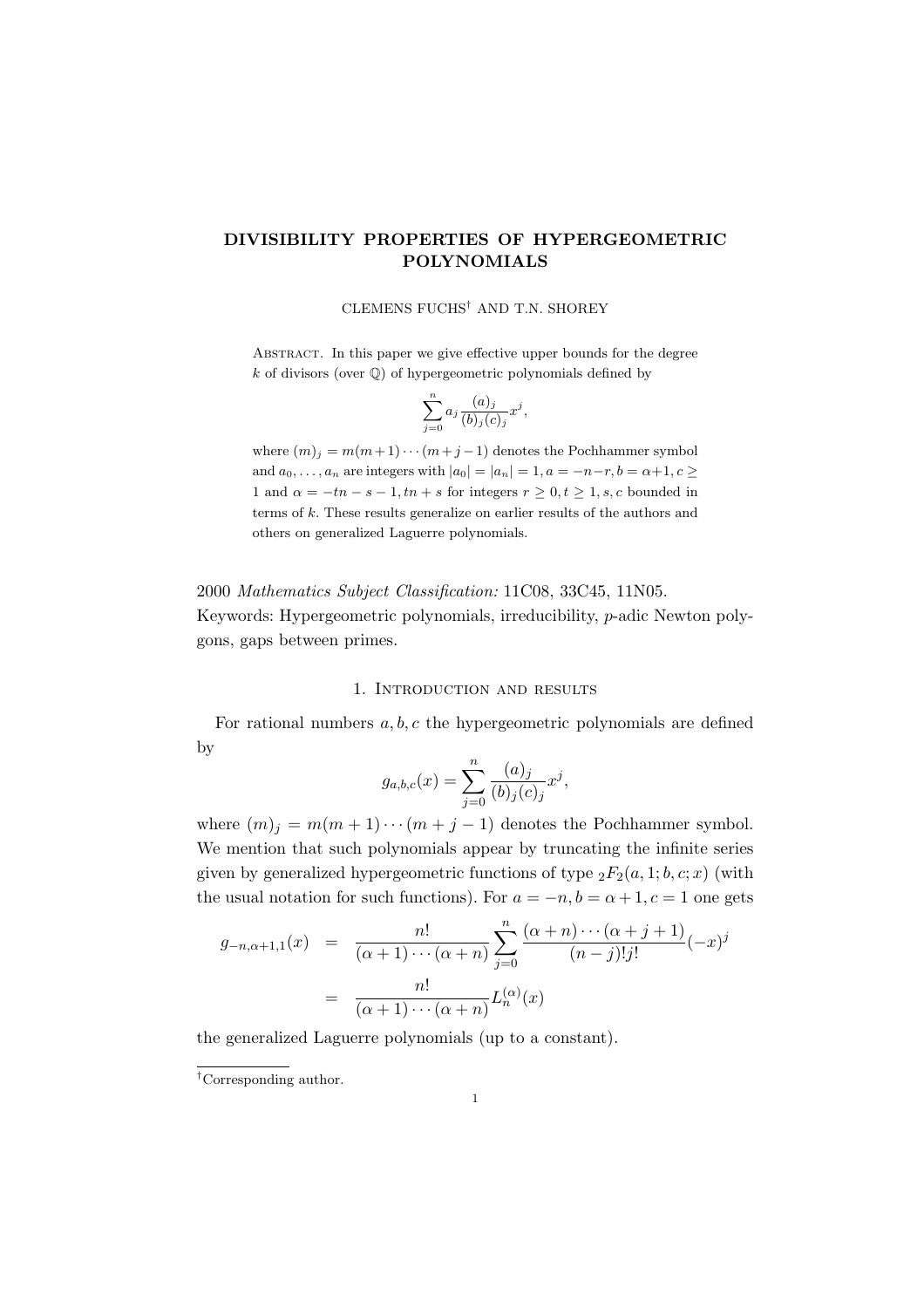Let *n*, *s* and *t* be integers with  $n \geq 2$  and  $|s| \leq n$  and

$$
(1) \qquad \alpha = -tn - s - 1 \text{ with } t \ge 2
$$

or

$$
\alpha = tn + s \text{ with } t \ge 1.
$$

Such polynomials have been studied extensively, especially the case  $L_n^{(\alpha)}(x)$ , starting with work by Schur [10, 11], Coleman [1] and Filaseta and others (see e.g. [3]). We also mention the papers [2] and [5] since we shall be using their arguments. Now we are additionally assuming that

(3) 
$$
a = -n - r, \quad b = \alpha + 1, \quad c \ge 1
$$

for integers r, c with  $r \geq 0$ . Let  $\alpha$  satisfy (1). Then

$$
g_{a,b,c}(x) = \frac{(n+r)!(c-1)!}{((t-1)n+s+1)\cdots(tn+s)(n+r+c-1)!} \sum_{j=0}^{n} c_j x^{n-j}
$$

with

(4) 
$$
c_j = {n+r+c-1 \choose r+j}((t-1)n+s+1)\cdots((t-1)n+s+j)
$$

and therefore we have for  $m \in \{0, \ldots, n\}$  that

(5) 
$$
\frac{c_n}{c_{n-m}} = \frac{(tn+s)!}{(tn+s-m)!} \frac{(n+r-m)!}{(n+r)!} \frac{(m+c-1)!}{(c-1)!}.
$$

Now let  $\alpha$  satisfy (2). Then we have

$$
g_{a,b,c}(x) = \frac{(-1)^n(c-1)!(n+r)!}{(tn+s+1)\cdots((t+1)n+s)(n+c+r-1)!} \sum_{j=0}^n c'_j x^{n-j}
$$

with

(6) 
$$
c'_{j} = (-1)^{j} {n+r+c-1 \choose r+j} ((t+1)n+s-j+1)\cdots((t+1)n+s)
$$

and therefore we have

(7) 
$$
\frac{c'_n}{c'_{n-m}} = (-1)^m \frac{(tn+s+m)!}{(tn+s)!} \frac{(n+r-m)!}{(n+r)!} \frac{(m+c-1)!}{(c-1)!}
$$

for  $m \in \{0, \ldots, n\}$ . For  $0 \leq j \leq n$ , we write  $d_j = c_j$  or  $c'_j$  according as  $\alpha$ satisfies  $(1)$  or  $(2)$ . Moreover, we set

$$
f(x) = \sum_{j=0}^{n} d_j x^{n-j}
$$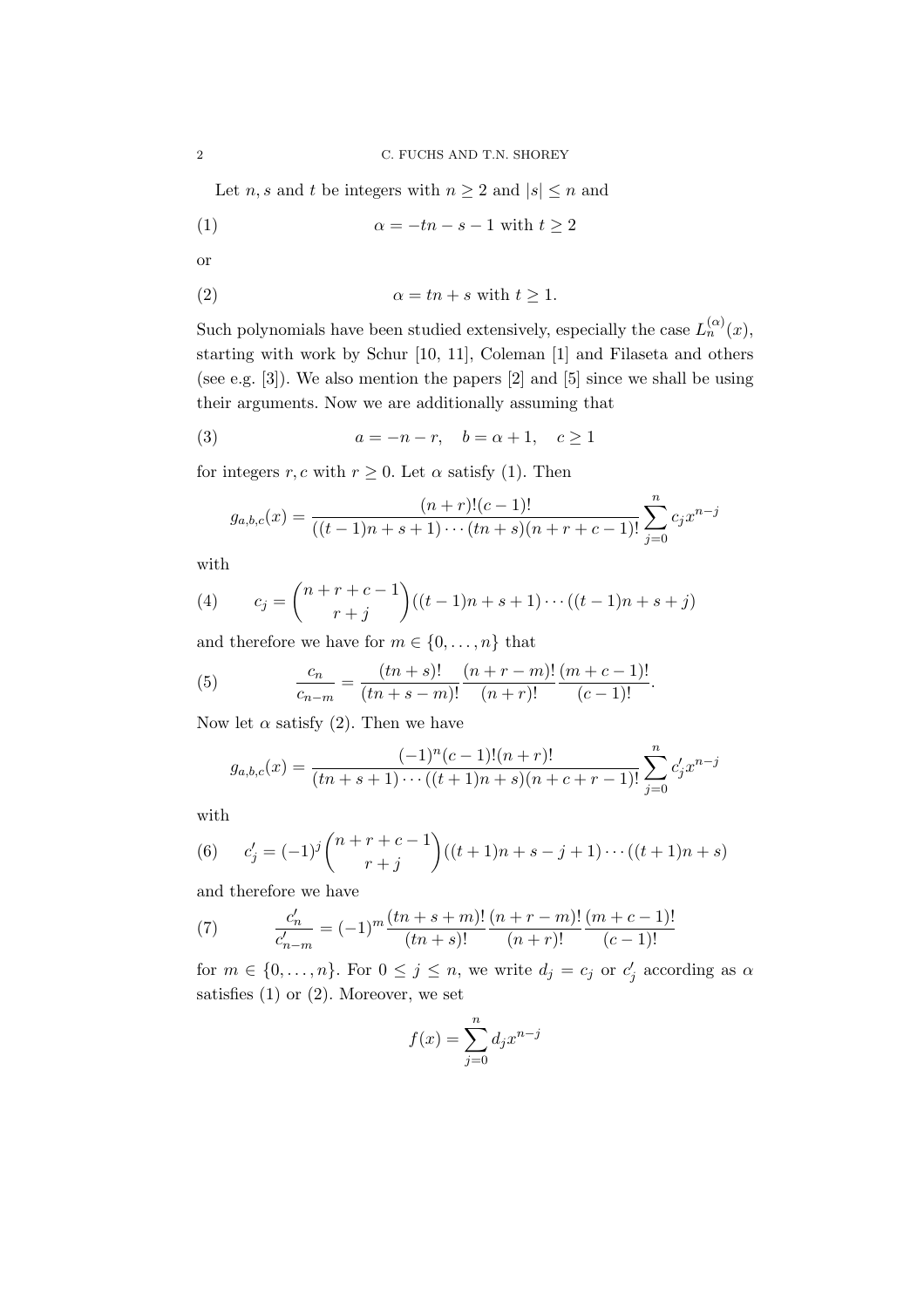and

$$
F(x) = \sum_{j=0}^{n} a_j d_j x^{n-j}
$$

for integers  $a_0, \ldots, a_n$ . Here we notice that  $F(x)$  is the polynomial stated in the abstract.

Our intention is to generalize the results of [6] to this extended setting. It was proved there that for integers  $a_0, \ldots, a_n$  with  $|a_0| = |a_n| = 1$  there exist effectively computable absolute constants  $\eta_0$  and  $\varepsilon$  such that for all  $\eta_0 < k \leq \frac{n}{2}$  $\frac{n}{2}$  and for all  $\alpha$  with  $t < \varepsilon \log k$ ,  $0 \le s < \varepsilon k \log k$  the polynomial  $F(x)$  does not have a factor of degree k. We also mention that for  $2 \leq k \leq \frac{n}{2}$  $\frac{n}{2}$ it was proved in [9, Theorem 1.3] that if for given  $\varepsilon > 0$  the hypergeometric polynomial  $g_{-n-r,\alpha+1,c}$  with  $0 \leq \alpha \leq k$  and  $r+c < (1/3-\varepsilon)k$  has a divisor of degree  $k$ , then  $k$  is bounded by an effectively computable constant depending only on  $\varepsilon$ , and in [9, Theorem 1.4] that  $g_{-n,\alpha+1,1}$  with  $\alpha = -n - s - 1$  and  $0 \leq s \leq 0.95k$  has no factor of degree k at all.

In the sequel we will denote by  $\eta_1, \eta_2, \ldots$  effectively computable absolute positive real constants.

**Theorem 1.** Let  $a_0, \ldots, a_n$  be any integers with  $|a_0| = |a_n| = 1$ . Then there exist constants  $\varepsilon > 0$  and  $\eta_1$  such that for all  $\eta_1 < k \leq \frac{n}{2}$  $\frac{n}{2}$  and for all  $\alpha$ satisfying (1) with  $t \geq 4$  or (2) with  $t \geq 3$  and for

 $t < \varepsilon \log k$ ,  $\max\{r, c\} < k$ ,  $|s| < \varepsilon k \vartheta$ ,

where  $\vartheta = \log k$ , the polynomial  $F(x)$  does not have factor of degree k.

Moreover, under the abc-conjecture, the statement holds true with  $\vartheta =$  $\log n$ .

For small values of t in both the cases for  $\alpha$  we also get results, but under slightly stronger restrictions. We state them separately in the following theorem.

#### Theorem 2. The statement of Theorem 1 holds true for

 $\max\{r, c, |s|\} < k, r + c + |s| < n^{6/11+\varepsilon}$  if  $\alpha$  satisfies (1) with  $t = 2$ ,  $\max\{r, c, |s|\} < k, r + c < n^{6/11 + \varepsilon}$ if  $\alpha$  satisfies (2) with  $t = 1$ ,

and for

 $\max\{r, c\} < k, \quad |s| < \varepsilon k \vartheta, \quad r + c < n^{6/11 + \varepsilon}$ 

if  $\alpha$  satisfies (1) with  $t = 3$  or (2) with  $t = 2$ .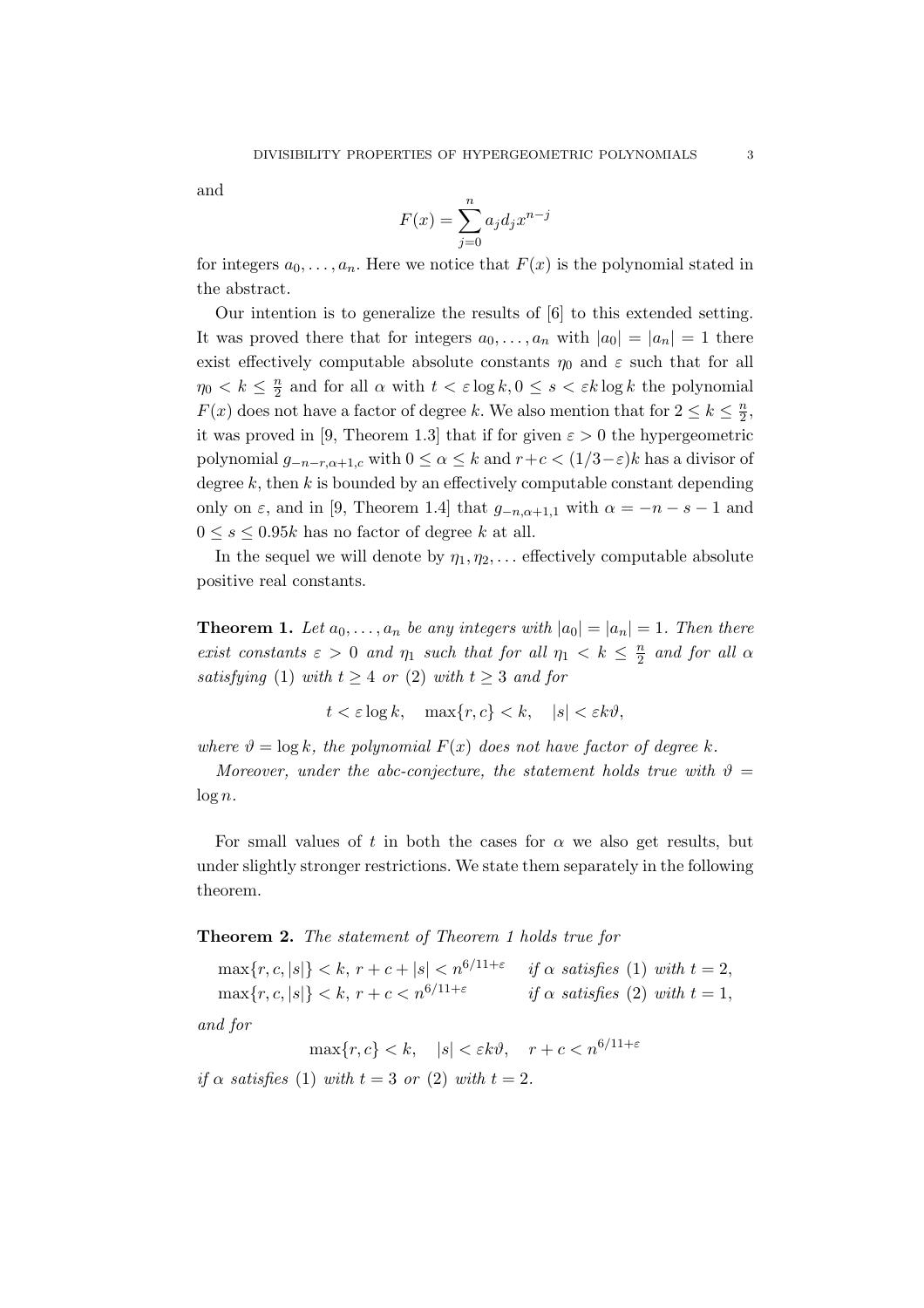The two theorems imply [6, Theorem 1,2] apart from the values of  $\varepsilon$ . Further we observe that we cover the negative values of s in contrast to the situation in [6].

In the proof we will again use the  $p$ -adic Newton polygon, where the prime p satisfies certain properties. Let us write  $v_p$  for the p-adic valuation and  $v_p(0) = \infty$ . Then we use the following lemma, which we take from [2]:

**Lemma 1.** Let k and l be integers with  $k > l \geq 0$  and  $k \leq \frac{n}{2}$  $\frac{n}{2}$ . Suppose that

$$
g(x) = \sum_{j=0}^{n} b_j x^{n-j} \in \mathbb{Z}[x]
$$

and p is a prime such that  $p \nmid b_0, p | b_j$  for all  $j \in \{l + 1, \ldots, n\}$  and the slope of the right-most edge of the Newton polygon for  $f(x)$ 

$$
\max_{1 \le m \le n} \left\{ \frac{v(b_n) - v(b_{n-m})}{m} \right\}
$$

is  $\langle 1/k$ . Then for any integers  $a_0, \ldots, a_n$  with  $|a_0| = |a_n| = 1$ , the polynomial

$$
G(x) = \sum_{j=0}^{n} a_j b_j x^{n-j}
$$

cannot have a factor with degree in the interval  $[l + 1, k]$ .

The existence of such primes is the main challenge (and also the most significant difference to our results in [6]) and this will be guaranteed by tools from analytic number theory. The result on primes that we are needing is the following lemma:

**Lemma 2.** There exists a constant  $\eta_2$  such that for all  $x > \eta_2$  and for all  $\frac{6}{11} < \theta \leq 1$  we have

$$
0.969 \frac{y}{\log x} \le \pi(x) - \pi(x - y)
$$

for  $y = x^{\theta}$ , where  $\pi(x)$  is the prime counting function.

This result is taken from [7]. Moreover, for the conditional result in Theorem 1 we recall the abc-conjecture that we will use.

**Lemma 3** (abc-Conjecture). For every  $\epsilon > 0$  there exists a constant  $\gamma =$  $\gamma(\epsilon)$  depending only on  $\epsilon$  such that for all coprime nonzero integers a, b, c with  $a + b = c$  the inequality

$$
\max\{|a|, |b|, |c|\} < \gamma N(abc)^{1+\epsilon}
$$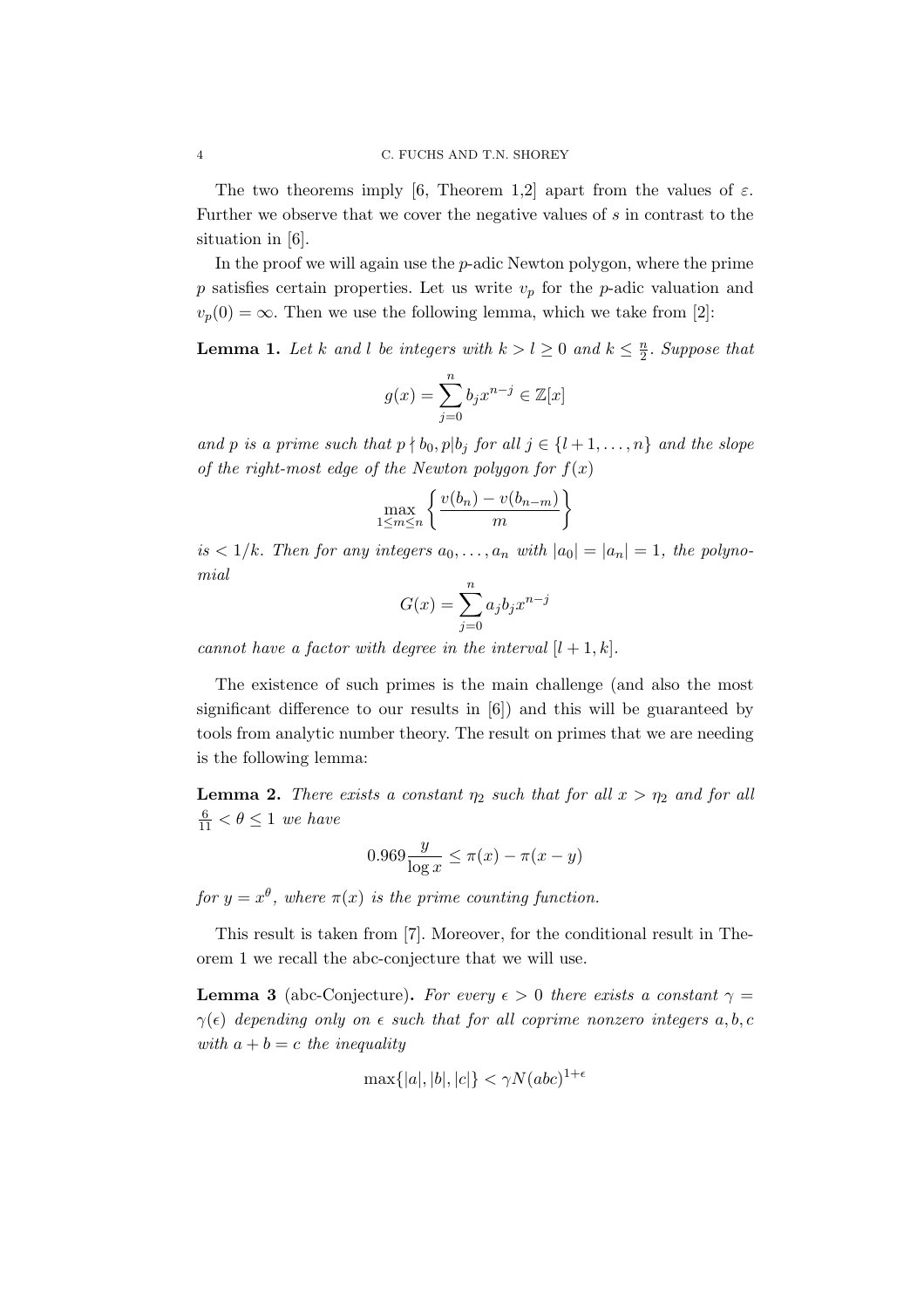holds, where  $N(m)$  denotes the product over all different prime divisors of m.

Now we have everything ready to give the proof of Theorem 1 and Theorem 2 that will be done simultaneously in the next section.

# 2. Proof of Theorem 1 and 2

For the proof we assume that  $F(x)$  has a factor of degree k such that  $k \leq \frac{n}{2}$  $\frac{n}{2}$  and k exceeds a sufficiently large constant  $\eta_1$ . Let  $\vartheta = \log n$  if the abc-conjecture holds and  $\vartheta = \log k$  otherwise. Moreover, we put  $\delta = 1/4$ .

By Lemma 2 there exists  $\ell$  with

$$
n^{13/22} \le \ell < ((t+1)n + s)^{13/22}
$$

such that  $(t-1)n + s + \ell$  or  $(t+1)n + s - \ell + 1$  is a prime p according as (1) or (2) holds, respectively. Then it follows from (4) and (6), respectively, that  $p||d_j$  for  $j \in \{\ell, ..., n\}$  (here we use, as usual,  $d||d_j$  for  $d|d_j$  and  $d^2 \nmid d_j$ ). Next we show that  $p > n + c + r$ . For this we have to take special care of the small values of  $t$ . We have

$$
(t-1)n + s + \ell \ge n - |s| + n^{6/11+\epsilon} > n + c + r \quad \text{if (1) with } t = 2,
$$
  
\n
$$
(t-1)n + s + \ell \ge n + n^{6/11+\epsilon} > n + c + r \quad \text{if (1) with } t = 3,
$$
  
\n
$$
(t+1)n + s - \ell + 1 > n + (n/2 - n^{7/11}) + 1
$$
  
\n
$$
> n + n^{6/11+\epsilon} > n + c + r \quad \text{if (2) with } t = 1,
$$
  
\n
$$
(t+1)n + s - \ell + 1 > n + (n - n^{7/11})
$$
  
\n
$$
> n + n^{6/11+\epsilon} > n + c + r \quad \text{if (2) with } t = 2
$$

and finally  $p > 2n \geq n + c + r$  in all other cases. This implies  $p \nmid d_0$ . Therefore, the right-most edge of the *p*-adic Newton polygon for  $f(x)$  has slope  $\lt 1/k$ . By Lemma 1 we conclude that  $k \leq \ell \leq (3\varepsilon n \log n)^{13/22} \leq n^{7/11}$ .

Now we will first consider the case (1), i.e. that  $\alpha = -tn - s - 1$ . We write  $z = 6\varepsilon k\vartheta$ . Observe that every prime  $p > z \geq k$  that divides  $((t 1\vert n+s+1\rangle\cdots\left((t-1\vert n+s+k)\right)$  divides exactly one of the factors, so  $p|(t-1)n + s + 1 + \ell$  for some  $0 \leq \ell \leq k-1$ . We shall show that a prime with this property exists. For this purpose we use the following lemma (cf. [4, Lemma 6] and [6, Lemma 5]).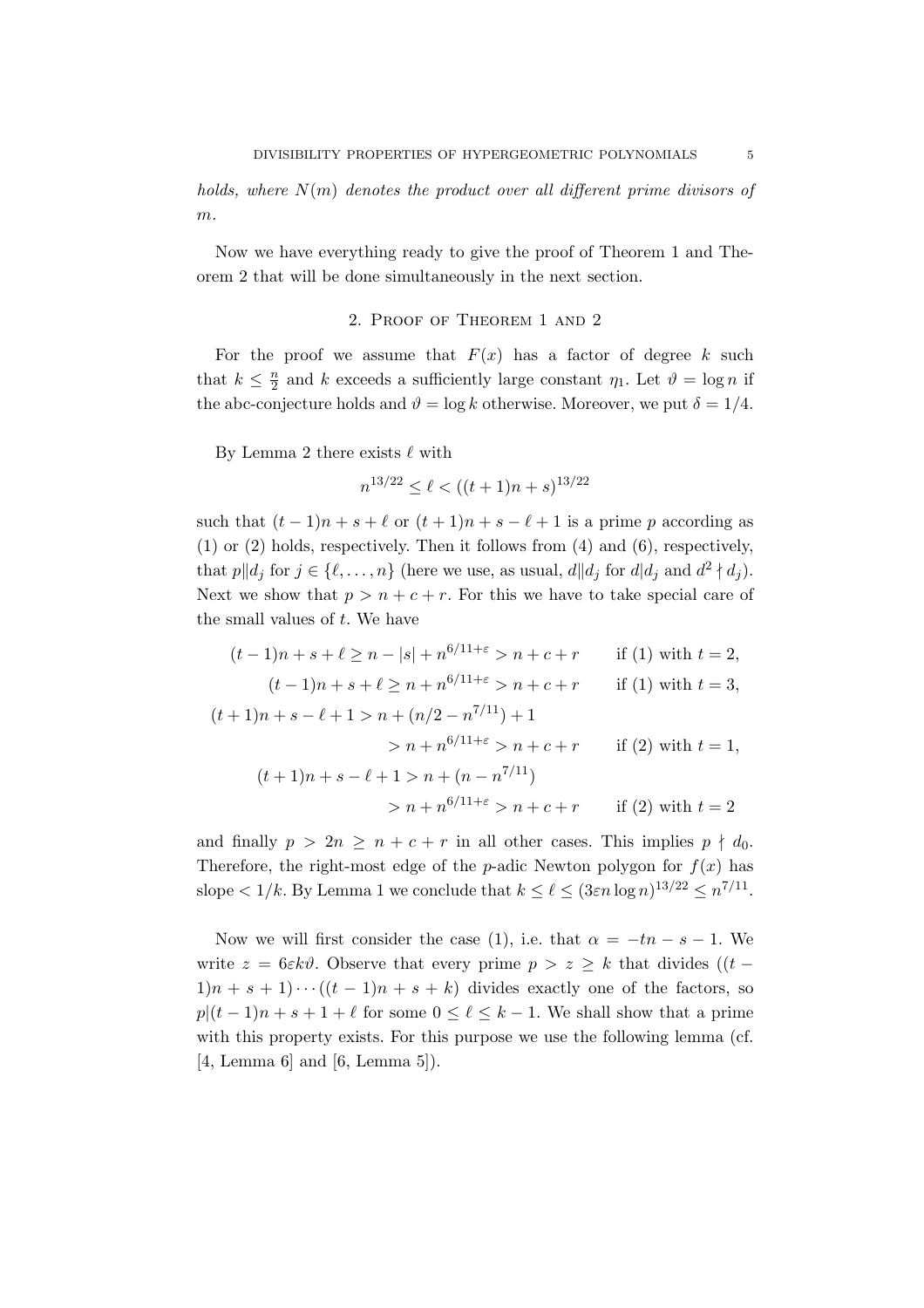**Lemma 4.** Let z be a positive real number. For each prime  $p \leq z$ , let  $d_p \in \{n, n-1, \ldots, n-k+1\}$  with  $v_p(d_p)$  maximal. Define

$$
Q_z = Q_z(n,k) = \prod_{p>z} p^{v_p(A)}
$$

with  $A = n(n-1)\cdots(n-k+1)$ . Then

$$
Q_z \ge \frac{n(n-1)\cdots(n-k+1)}{(k-1)!\prod_{p\le z}p^{v_p(d_p)}} \ge \frac{(n-k+1)^{k-\pi(z)}}{(k-1)!},
$$

where  $\pi(z)$  denotes the number of primes  $\leq z$ .

By the above lemma we get for  $\vartheta = \log k$  that

$$
Q_z((t-1)n+s+k,k) \ge \frac{((t-1)n+s+1)^k}{(k-1)!((t-1)n+s)^{\pi(z)}} \ge n^{k-2\pi(z)-7k/11}
$$

$$
\ge n^{(4/11-12\varepsilon(1+\delta)^2)k} > 1,
$$

where we have used the inequality  $(k-1)! \leq k^k \leq n^{7k/11}$  and the estimate

$$
\pi(z) \le \frac{(1+\delta)6\varepsilon k\vartheta}{\log(6\varepsilon k\vartheta)} \le 6\varepsilon(1+\delta)^2 k,
$$

that follows at once from the prime number theorem. It remains to show that we also have a prime  $p > \eta_3 k \log n > z$  for some  $\eta_3$  and for  $\varepsilon$  small enough, dividing  $((t-1)n + s + 1) \cdots ((t-1)n + s + k)$ , if we assume the abc-conjecture to be true. For this we just have to follow the arguments of [8, Theorem 1]. We give the proof for the readers convenience (and since the statement that is proved there, at first sight, does not seem to be connected to what we need). For a prime p dividing two different factors of this product of k consecutive terms we have  $p \leq k$ . Thus

$$
\prod_{i=1}^k N((t-1)n + s + i) \le \left(\prod_{p \le P} p\right) \prod_{p \le k} p^{\lfloor k/p \rfloor} \le \eta_4 \exp\left(\eta_5(P + k \log k)\right),
$$

where P denotes the largest prime divisor of  $((t-1)n+s+1)\cdots((t-1)n+$  $s+k$ ) and  $N(m)$  the product over all primes dividing m. Now let  $j_1, j_2$  with  $N((t-1)n + s + j_1) \leq N((t-1)n + s + j_2)$  be the smallest two values in the set  ${N((t-1)n + s + j); 1 ≤ j ≤ k}.$  It follows

$$
N((t-1)n + s + j_2) \leq \left(\prod_{i=1}^k N((t-1)n + s + i)\right)^{1/(k-1)}
$$
  
=  $\exp(\eta_6(P/k + \log k)).$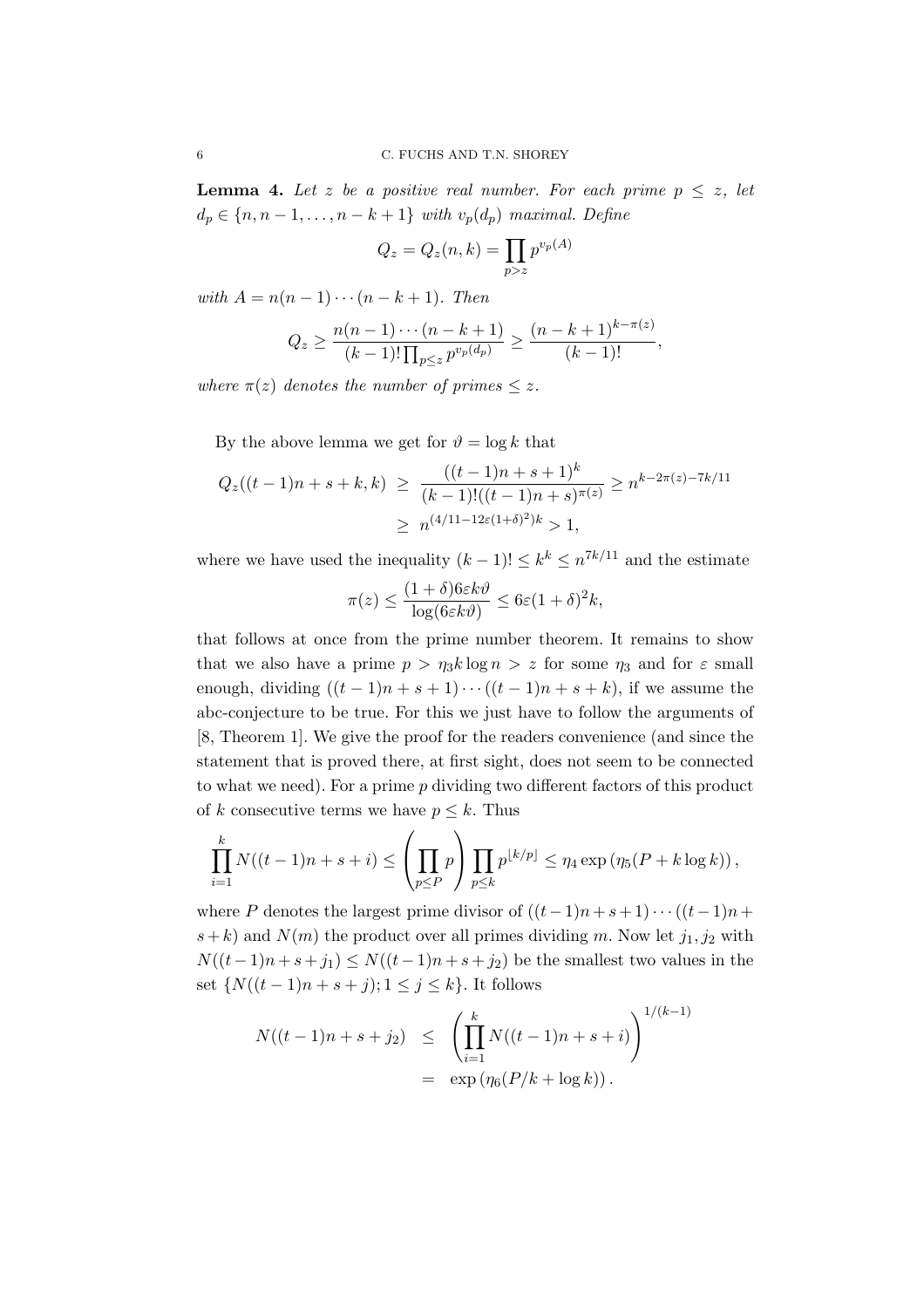We apply Lemma 3 with  $\epsilon = 1$  to the equation

$$
\frac{(t-1)n + s + j_1}{d} - \frac{(t-1)n + s + j_2}{d} = \frac{j_1 - j_2}{d}
$$

and get

$$
n \leq \eta_7 \left( N \left( \frac{(t-1)n + s + j_1}{d} \right) N \left( \frac{(t-1)n + s + j_2}{d} \right) \frac{|j_1 - j_2|}{d} \right)^2
$$
  

$$
\leq \exp \left( \eta_8 (P/k + \log k) \right),
$$

where d denotes the greatest common divisor of  $(t-1)n + s + j_1$  and  $(t 1\vert n+s+j_2$ . Finally, this implies  $P > \eta_9 k \log n$ .

Thus there is a prime  $p > z$  dividing  $((t-1)n+s+1)\cdots((t-1)n+s+k)$ , say p divides  $(t-1)n + s + 1 + \ell$  with  $0 \leq \ell \leq k-1$ . We may assume that  $p \nmid n + c + i$  for every  $0 \le i \le r - 1$ , since assuming the contrary we have  $p|n+c+i$ , which implies that p divides  $|(t-1)n+s+1+\ell-(t-1)(n+c+i)| \le$  $|s|+1+\ell+t\cdot t$   $\leq \varepsilon k\vartheta+k+2\varepsilon k\log k \leq 4\varepsilon k\vartheta \leq z$ , a contradiction. It follows that p satisfies  $p|c_j$  for  $\ell+1 \leq j \leq n$  and  $p \nmid c_0$ . Define  $m = m(p) \in \{1, \ldots, n\}$ such that

$$
\frac{v_p(c_n) - v_p(c_{n-m(p)})}{m(p)} = \max_{1 \le m \le n} \left\{ \frac{v_p(c_n) - v_p(c_{n-m})}{m} \right\}
$$

is the slope of the right most edge of the *p*-adic Newton polygon for  $f(x)$ with respect to  $p$ . Then by Lemma 1 and  $(5)$  we conclude

$$
\frac{1}{k} \leq \frac{v_p(c_n) - v_p(c_{n-m})}{m}
$$
\n
$$
\leq \frac{1}{m} \left[ v_p \left( \frac{(tn+s)!}{(tn+s-m)!} \right) - v_p \left( \left( \frac{n+r}{m} \right) \right) + v_p \left( \left( \frac{m+c-1}{c-1} \right) \right) \right].
$$

For estimating the third summand we may assume that  $m > 5\varepsilon k\vartheta$ , since otherwise  $m + c - 1 \leq 6\varepsilon k\vartheta < p$  and so this summand is zero, and therefore we get

$$
\frac{1}{m}v_p\left(\binom{m+c-1}{c-1}\right) \le \frac{1}{m}v_p((m+c-1)!) \le \frac{m+c-1}{m(p-1)}
$$
\n
$$
= \frac{1}{p-1} + \frac{c-1}{m(p-1)} < \frac{1}{5\varepsilon k\vartheta} + \frac{k}{5\varepsilon k\vartheta 5\varepsilon k\vartheta} \le \frac{1}{4k}
$$

If p does not divide  $(tn + s - m + 1) \cdots (tn + s)$  then we immediately get a contradiction. Thus we may assume that p divides  $tn + s - i$  with  $0 \leq i \leq$  $m-1$ . But then it also divides  $t((t-1)n + s + \ell + 1) - (t-1)(tn + s - i) =$  $t(\ell+1) + s + (t-1)i$  and therefore  $p \leq 2\varepsilon k\theta + \varepsilon m \log k \leq 2\varepsilon k\theta + 2\varepsilon m \log k$ .

.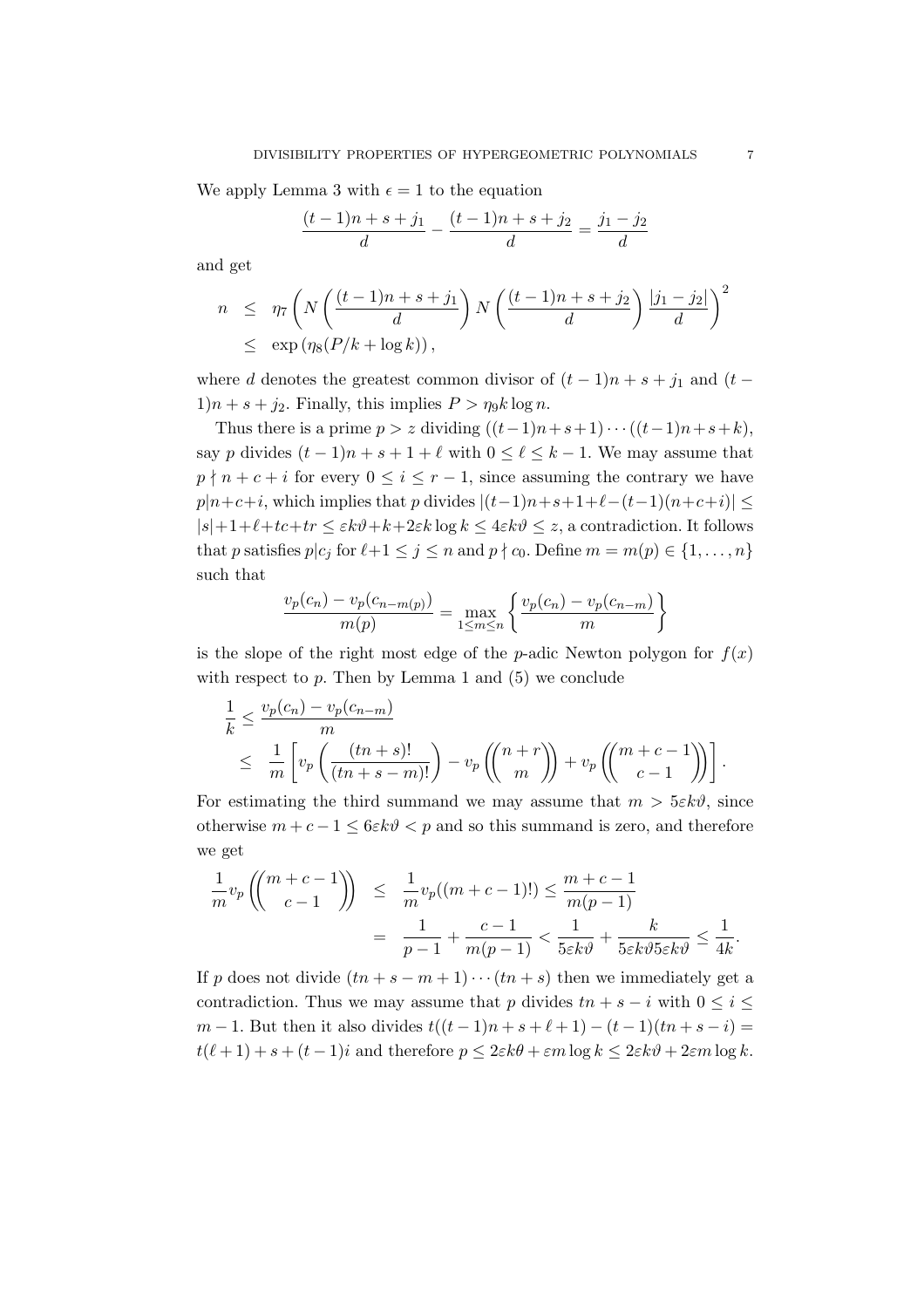Since  $p > z = 6\varepsilon k\vartheta$ , this implies that

$$
\frac{2k\vartheta}{\log k} < m.
$$

Moreover we get

$$
\frac{3}{4k} \le \frac{1}{m}v_p\left(\frac{(tn+s)!}{(tn+s-m)!}\right) \le \frac{1}{m}\sum_{j=1}^{\infty} \left(\left\lfloor\frac{tn+s}{p^j}\right\rfloor - \left\lfloor\frac{tn+s-m}{p^j}\right\rfloor\right)
$$

$$
\le \frac{1}{m}\sum_{j=1}^{J} \left(\frac{m}{p^j} + 1\right) \le \frac{1}{p-1} + \frac{J}{m} \le \frac{1}{12k} + \frac{J}{m},
$$

where

$$
J := \left\lfloor \frac{\log(tn+s)}{\log p} \right\rfloor.
$$

This gives  $m \leq 3kJ/2$  and thus

(9) 
$$
m \leq \frac{3k}{2} \frac{\log(tn+s)}{\log p} < \frac{3(1+\delta)k \log n}{2 \log k}.
$$

If  $\vartheta = \log n$ , then it follows from (8) and (9) that  $2 \log n = 2\vartheta < \frac{3}{2}(1+\delta) \log n$ . This contradiction proves the result if we assume that the abc-conjecture is true. Now we give the proof for the case  $\vartheta = \log k$ . In fact all the above statements are true for every prime  $p > z$  dividing  $(t-1)n + s + 1 + \ell$  for some  $0 \leq \ell \leq k-1$ . Especially this is the case for the inequalities (8) and (9). Next we will prove the existence of such a prime with even stronger assumptions.

Let U be the set of numbers  $(t-1)n + s + 1 + j$  with  $0 \le j \le k - 1$ , where for every prime  $q \leq z$  we have removed those numbers  $d_q \in \{(t-1)n +$  $s+1,\ldots,(t-1)n+s+k-1\}$  with  $v_q(d_q)$  maximal. We mention that all elements of U are  $\geq n$  if  $t > 2$  and  $\geq n/2$  if  $t = 2$ . Now let  $\Omega$  be the set of all primes  $q > z$  with  $v_q(u) > 0$  for some  $u \in U$  and  $q^{v_q(u)} \leq (2k+m)\varepsilon \log k$  for all  $u \in U$ . Observe that all such q divide exactly one  $u \in U$ , since  $q > z \geq k$ . Thus we have

$$
\log \left( \prod_{u \in U} \prod_{q \in \Omega} q^{v_q(u)} \right) \leq \log \left( \prod_{z < q \leq (2k+m)\varepsilon \log k} (2k+m)\varepsilon \log k \right)
$$
\n
$$
\leq \pi((2k+m)\varepsilon \log k) \log((2k+m)\varepsilon \log k) \leq (1+\delta)\varepsilon(2k+m) \log k
$$
\n
$$
\leq \varepsilon(1+\delta)(2k \log k + 3k \log n) \leq 5\varepsilon(1+\delta)k \log n,
$$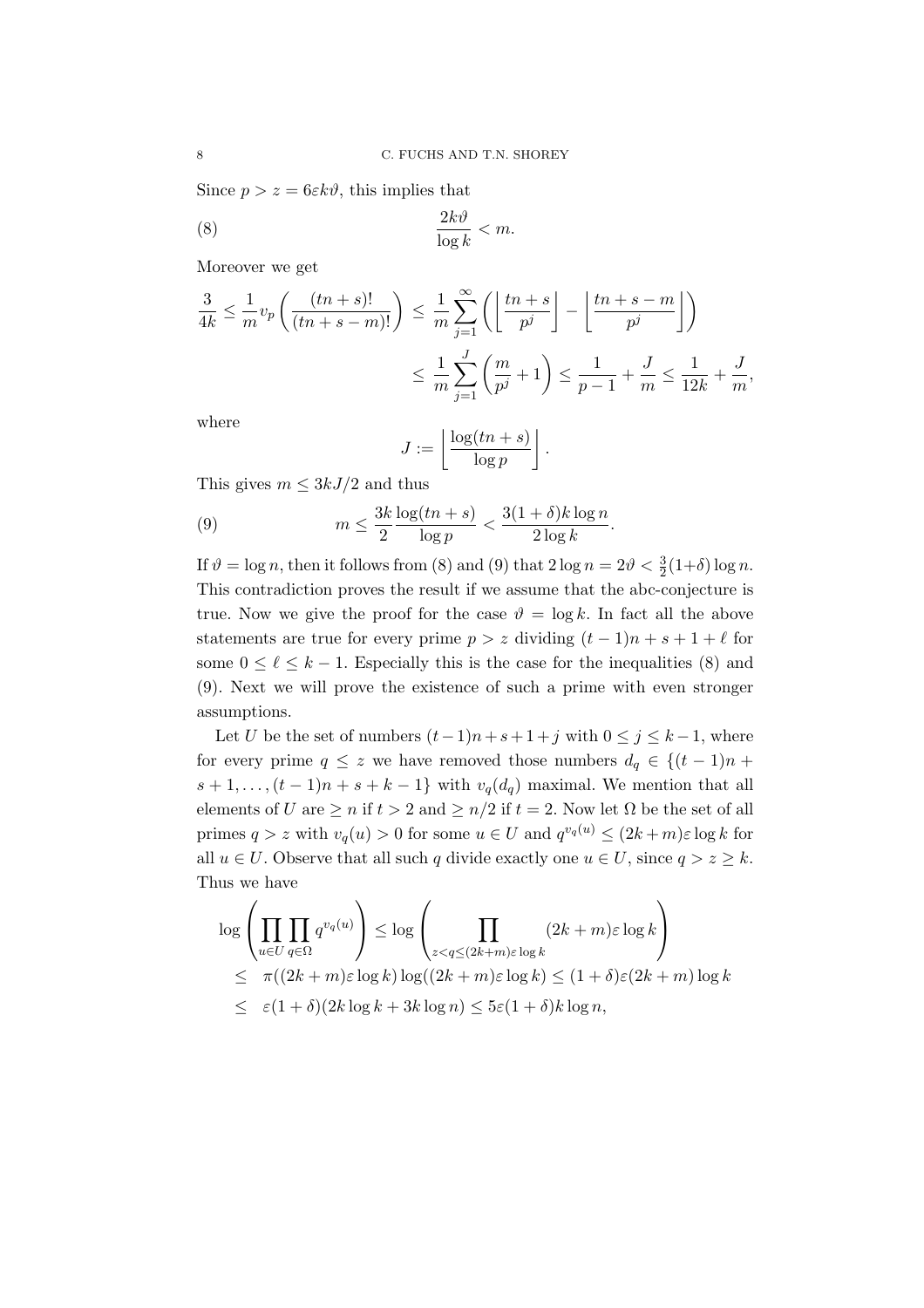where for the second summand (9) was used. It follows that

$$
\log \left( \prod_{u \in U} \prod_{q \le z} q^{v_q(u)} \right) + \log \left( \prod_{u \in U} \prod_{q \in \Omega} q^{v_q(u)} \right)
$$
  

$$
\le \frac{(1+\delta)6\varepsilon k \log k}{\log(6\varepsilon k \log k)} \log k + 5\varepsilon (1+\delta)k \log n \le \frac{2}{3}k \log n,
$$

since  $k \leq n^{7/11}$ . On the other side we have

$$
\log \left( \prod_{u \in U} u \right) \ge \log(((t-1)n + s + 1) \cdots ((t-1)n + s + k - \pi(z)))
$$
  
 
$$
\ge (k - \pi(z)) \log \frac{n}{2} > \frac{2}{3} k \log n.
$$

By comparing the lower and upper bound just obtained we conclude that there is a prime  $q > z$  that divides some element  $u \in U$  with the additional property that  $q^{v_q(u)} > (2k+m)\varepsilon \log k$ . We write  $u = (t-1)n + s + \ell + 1, 0 \leq$  $\ell \leq k-1$  and define f by  $q^{f-1} \leq (2k+m)\varepsilon \log k < q^f$  and such that  $q^f|u$ . Observe that  $1 \leq f \leq v_q(u)$ .

Now if  $q^f$  divides  $tn + s - i$  for some  $0 \leq i \leq m - 1$ , then it also divides  $|t((t-1)n+s+\ell+1)-(t-1)(tn+s-i)| \le t\ell+t+|s|+(t-1)i < 3\varepsilon k \log k$ which contradicts the fact that  $q^f > (2k + m)\varepsilon \log k$  by (8). Thus  $q^f$  does not divide  $tn + s - i$  for any  $0 \le i \le m - 1$  and we conclude

$$
\frac{3}{4k} \le \frac{1}{m} v_q \left( \frac{(tn+s)!}{(tn+s-m)!} \right) \le \frac{1}{m} \sum_{j=1}^{f-1} \left( \frac{m}{q^j} + 1 \right) \le \frac{1}{q-1} + \frac{f-1}{m}.
$$

For  $f = 1$  we immediately get a contradiction. For  $f \geq 2$  we get  $2(2k+m)\varepsilon \log k \geq q^{f-1} + (2k+m)\varepsilon \log k \log k \geq (f-1)6\varepsilon k \log k + 4\varepsilon k \log k,$ where we have used (8), and therefore  $3(f-1)k < m$ , which gives

$$
\frac{3}{4k} \leq \frac{1}{q-1} + \frac{f-1}{m} < \frac{5}{12k} + \frac{1}{3k} = \frac{3}{4k},
$$

a contradiction again. This completes the proof in this case.

Now we come to the case (2), i.e. that  $\alpha = tn + s$ . Here we can argue in almost the same way. We have to consider primes  $p > z = 6\varepsilon k\vartheta$  that divide  $((t+1)n + s - k + 1) \cdots ((t+1)n + s)$  and we show by following the arguments from above that such a prime exists. As before we may assume that a prime dividing  $(t + 1)n + s - \ell$  for some  $0 \leq \ell \leq k - 1$  does not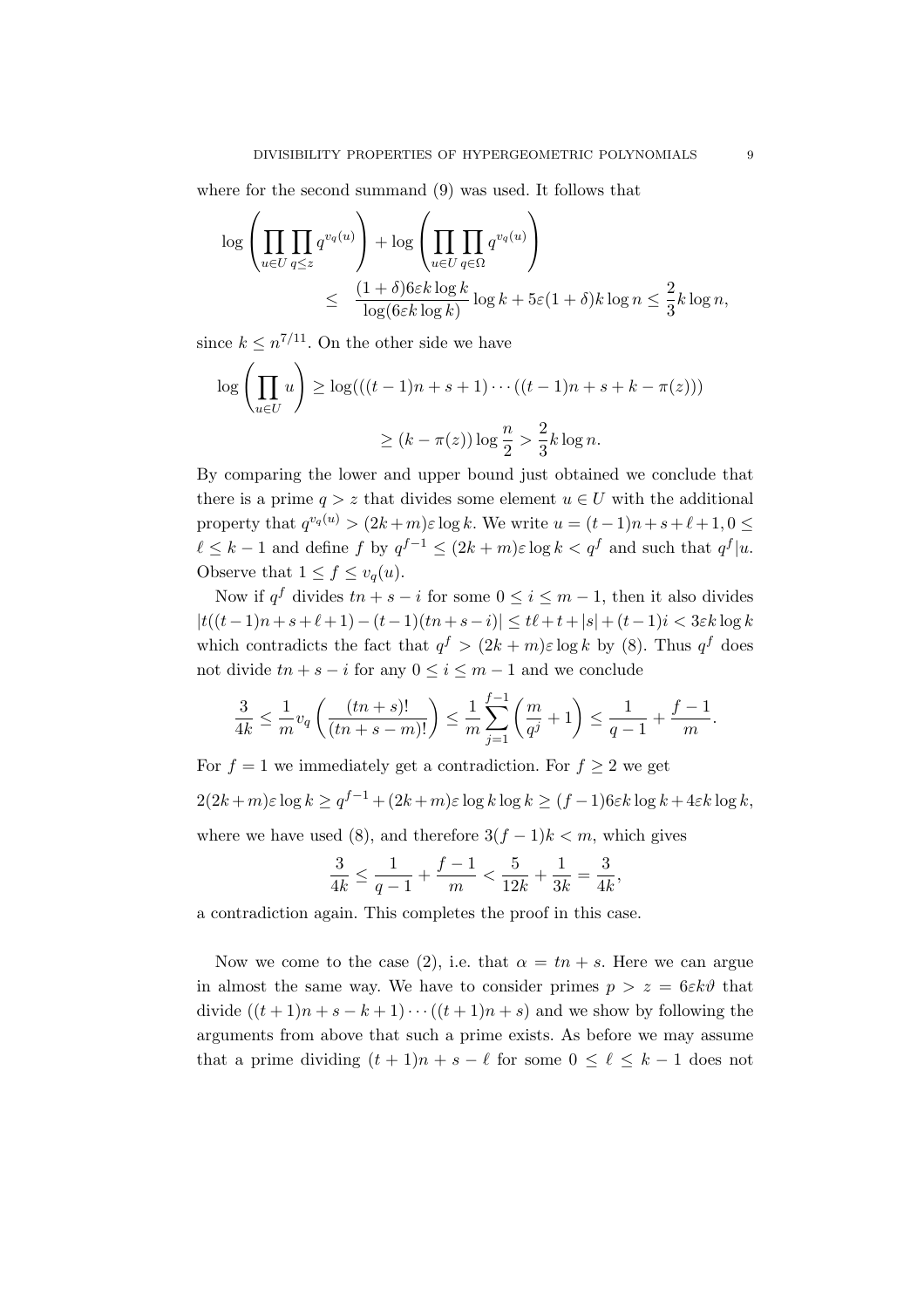divide any of  $n + c + i$  for  $0 \leq i \leq r - 1$ , since otherwise we have that p divides  $|(t + 1)n + s - \ell - (t + 1)(n + c + i)| \leq |s| + \ell + (t + 1)(c + r) \leq$  $\varepsilon k\vartheta + k + 4\varepsilon k \log k \leq 6\varepsilon k\vartheta = z$ . Therefore it follows that such a p satisfies  $p|c'_j$  for  $\ell + 1 \leq j \leq n$  and  $p \nmid c'_0$ . Proceeding as in the previous case we conclude from Lemma 1 and (7) that

$$
\frac{1}{k} \le \frac{v_p(c'_n) - v_p(c'_{n-m})}{m} \le \frac{1}{m} \left[ v_p\left(\frac{(tn+s+m)!}{(tn+s)!}\right) - v_p\left(\binom{n+r}{m}\right) + v_p\left(\binom{m+c-1}{c-1}\right) \right].
$$

In the same way as before we can estimate the third summand and we may assume that p divides  $tn + s + m - i$  with  $0 \le i \le m - 1$  and therefore  $6 \varepsilon k \vartheta = z < p \leq |t((t+1)n+s-\ell)-(t+1)(tn+s+m-i)| \leq t \ell + |s| + (t+1)m \leq$  $2\varepsilon k\vartheta + 2m\varepsilon \log k$ , which again implies  $2k\vartheta/\log k < m$ . On the other hand, one shows  $m \leq 3kJ/2$  with

$$
J := \left\lfloor \frac{\log((t+1)n + s)}{\log p} \right\rfloor,
$$

which gives  $m < 3(1 + \delta)k \log n/(2 \log k)$ . For  $\vartheta = \log n$  we conclude the proof by comparing the lower and upper bound for m. Thus we may assume that  $\vartheta = \log k$ . By arguing as above we get a prime  $q > z$  that divides exactly one element of the form  $u = (t+1)n + s - \ell, 0 \leq \ell \leq k-1$  and with  $q^{v_q(u)}$  >  $(2k+m)\varepsilon \log k$  (observe that now all such elements u are  $\geq n$ ). By defining f as before we conclude that  $q^f$  does not divide  $tn + s + 1 + i$  for any  $0 \leq i \leq m-1$ , since otherwise it would divide  $t((t+1)n + s - \ell) - (t+1)n$  $1)(tn + s + 1 + i) = -t\ell - ts - (t + 1)(1 + i)$  that contradicts  $q^f > z$  being large. Similar as in the case (1) the proof can be finished.

### 3. Acknowledgment

This paper was partly written during mutual visits of the authors at their home institutions, to which they are indepted for the hospitality and for financial support.

#### **REFERENCES**

- [1] R.F. Coleman, On the Galois groups of the exponential Taylor polynomials, L'Enseignement Math. 33 (1987), 183-189.
- [2] M. Filaseta, The irreducibility of all but finitely many Bessel polynomials, Acta Math. 174 (1995), 383-397.